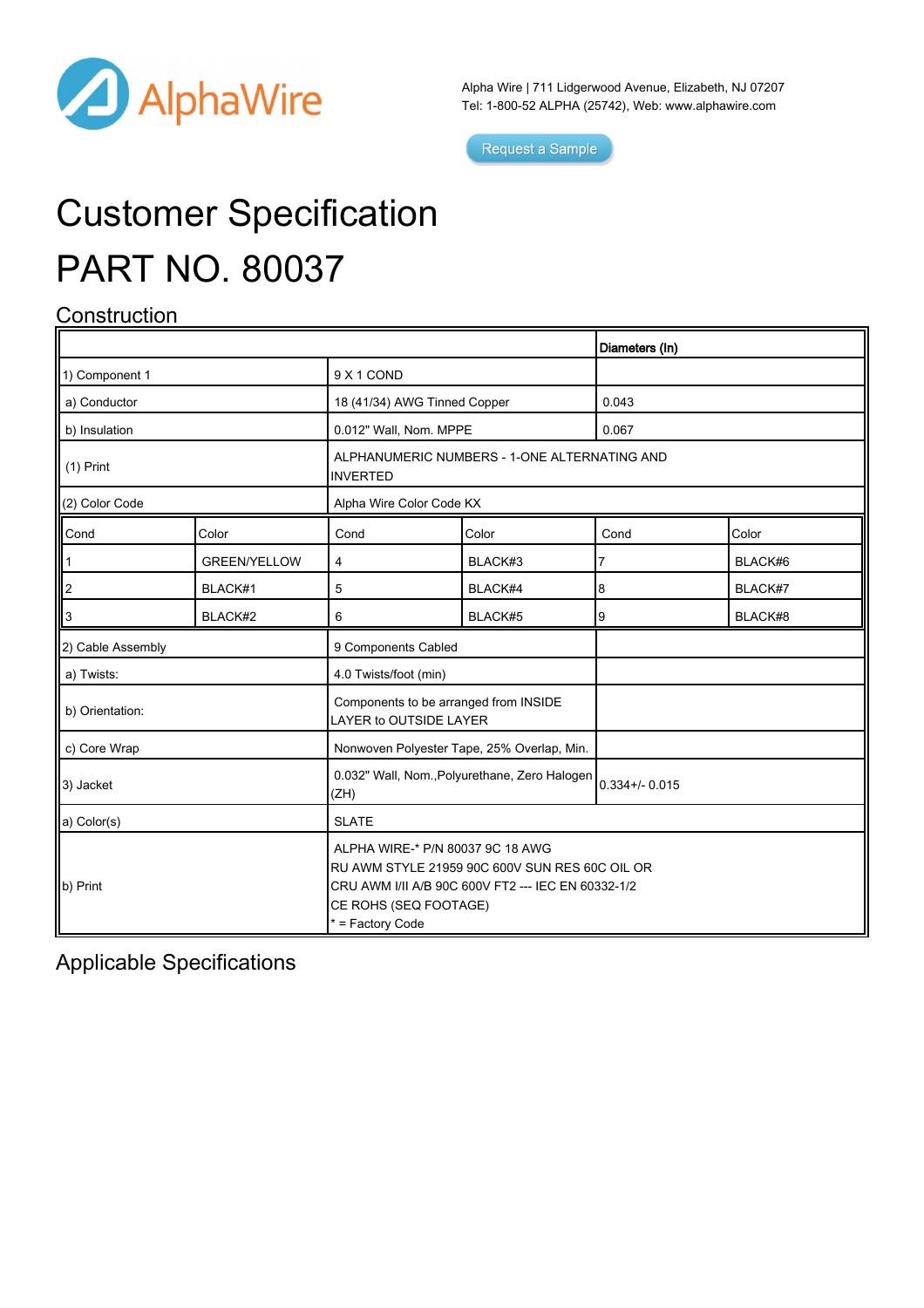| $\parallel$ 1) UL    |                                     |                              |
|----------------------|-------------------------------------|------------------------------|
| a) Component 1       | AWM/STYLE 11231                     | 105°C / 600 V <sub>RMS</sub> |
| b) Overall           | AWM/STYLE 21959                     | 90°C / 600 V <sub>RMS</sub>  |
|                      | 60C OIL                             |                              |
|                      | <b>SUN RES</b>                      |                              |
| 2) CSA International | C(RU) AWM I/II A/B                  | 90°C / 600 V <sub>RMS</sub>  |
|                      | FT <sub>2</sub>                     |                              |
| $3)$ IEC             |                                     |                              |
| a) Component 1       | EN 60228 Conductors, Class 6        |                              |
| b) Overall           | EN 60754-1 Acid Gas Generation      |                              |
|                      | EN 60754-2 Acid Gas Generation      |                              |
|                      | EN 60332-1 Flame Behavior           |                              |
|                      | EN 60332-2 Flame Behavior           |                              |
| $\vert$ 4) CE:       | EU Low Voltage Directive 2014/35/EC |                              |

#### **Environmental**

| 1) CE: EU Directive 2011/65/EU(RoHS2): |                                                                                                                                                                                                                                                                                                                       |  |  |
|----------------------------------------|-----------------------------------------------------------------------------------------------------------------------------------------------------------------------------------------------------------------------------------------------------------------------------------------------------------------------|--|--|
|                                        | This product complies with European Directive 2011/65/EU (RoHS Directive) of the European<br>Parliament and of the Council of 8 June 2011and the amending Directive 2015/863/EU of 4 June<br>[2015 . No Exemptions are required for RoHS Compliance on this item. Consult Alpha Wire's web]<br>Isite for RoHS C of C. |  |  |
| 2) REACH Regulation (EC 1907/2006):    |                                                                                                                                                                                                                                                                                                                       |  |  |
|                                        | This product does not contain Substances of Very High Concern (SVHC) listed on the European<br>Union's REACH candidate list in excess of 0.1% mass of the item. For up-to-date information,<br>please see Alpha's REACH SVHC Declaration.                                                                             |  |  |

# **Properties**

| Physical & Mechanical Properties |                                                                |  |  |  |
|----------------------------------|----------------------------------------------------------------|--|--|--|
| 1 1) Temperature Range           | -50 to $90^{\circ}$ C(static), -40 to $80^{\circ}$ C (dynamic) |  |  |  |
| 2) Bend Radius                   | 4X Cable Diameter(static), 6X Cable Diameter(dynamic)          |  |  |  |
| 3) Pull Tension                  | 115 Lbs, Maximum                                               |  |  |  |
| 4) Sunlight Resistance           | Yes                                                            |  |  |  |
| <b>Electrical Properties</b>     | (For Engineering purposes only)                                |  |  |  |
| 1) Voltage Rating                | $600 V_{RMS}$                                                  |  |  |  |
| 2) Capacitance                   | 17.7 pF/ft @1 kHz, Nominal Conductor to Conductor              |  |  |  |
| 3) Inductance                    | 0.17 µH/ft, Nominal                                            |  |  |  |
| 4) Conductor DCR                 | 7 Ω/1000ft @20°C, Nominal                                      |  |  |  |

#### **Other**

| Packaging              | Flange x Traverse x Barrel (inches)  |
|------------------------|--------------------------------------|
| a) 100 FT              | 12 x 4.5 x 3.5 Continuous length     |
| b) Bulk(Made-to-order) |                                      |
|                        | [Spool dimensions may vary slightly] |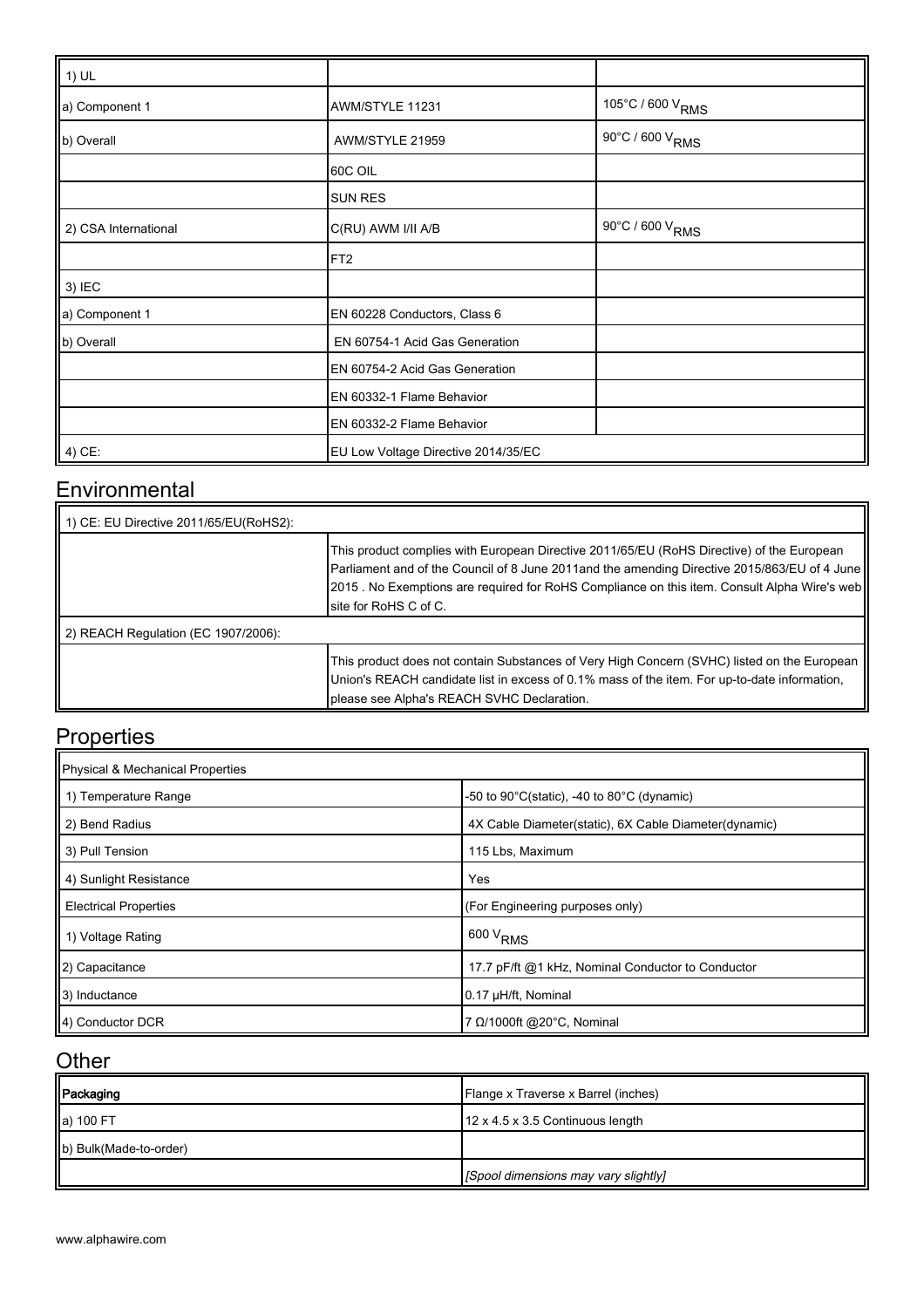Alpha Wire | 711 Lidgerwood Avenue, Elizabeth, NJ 07207 Tel: 1-800-52 ALPHA (25742)

Although Alpha Wire ("Alpha") makes every reasonable effort to ensure their accuracy at the time of publication, information and specifications described herein are subject to errors or omissions and to changes without notice, and the listing of such information and specifications does not ensure product availability.

Alpha provides the information and specifications herein on an "AS IS" basis, with no representations or warranties, whether express, statutory or implied. In no event will Alpha be liable for any damages (including consequential, indirect, incidental, special, punitive, or exemplary) whatsoever, even if Alpha had been advised of the possibility of such damages, whether in an action under contract, negligence or any other theory, arising out of or in connection with the use, or inability to use, the information or specifications described herein.

#### ALPHA WIRE - CONFIDENTIAL AND PROPRIETARY

Notice to persons receiving this document and/or technical information. This document is confidential and is the exclusive property of ALPHA WIRE, and is merely on loan and subject to recall by ALPHA WIRE at any time. By taking possession of this document, the recipient acknowledges and agrees that this document cannot be used in any manner adverse to the interests of ALPHA WIRE, and that no portion of this document may be copied or otherwise reproduced without the prior written consent of ALPHA WIRE. In the case of conflicting contractual provisions, this notice shall govern the status of this document. ©2013 ALPHA WIRE - all rights reserved.